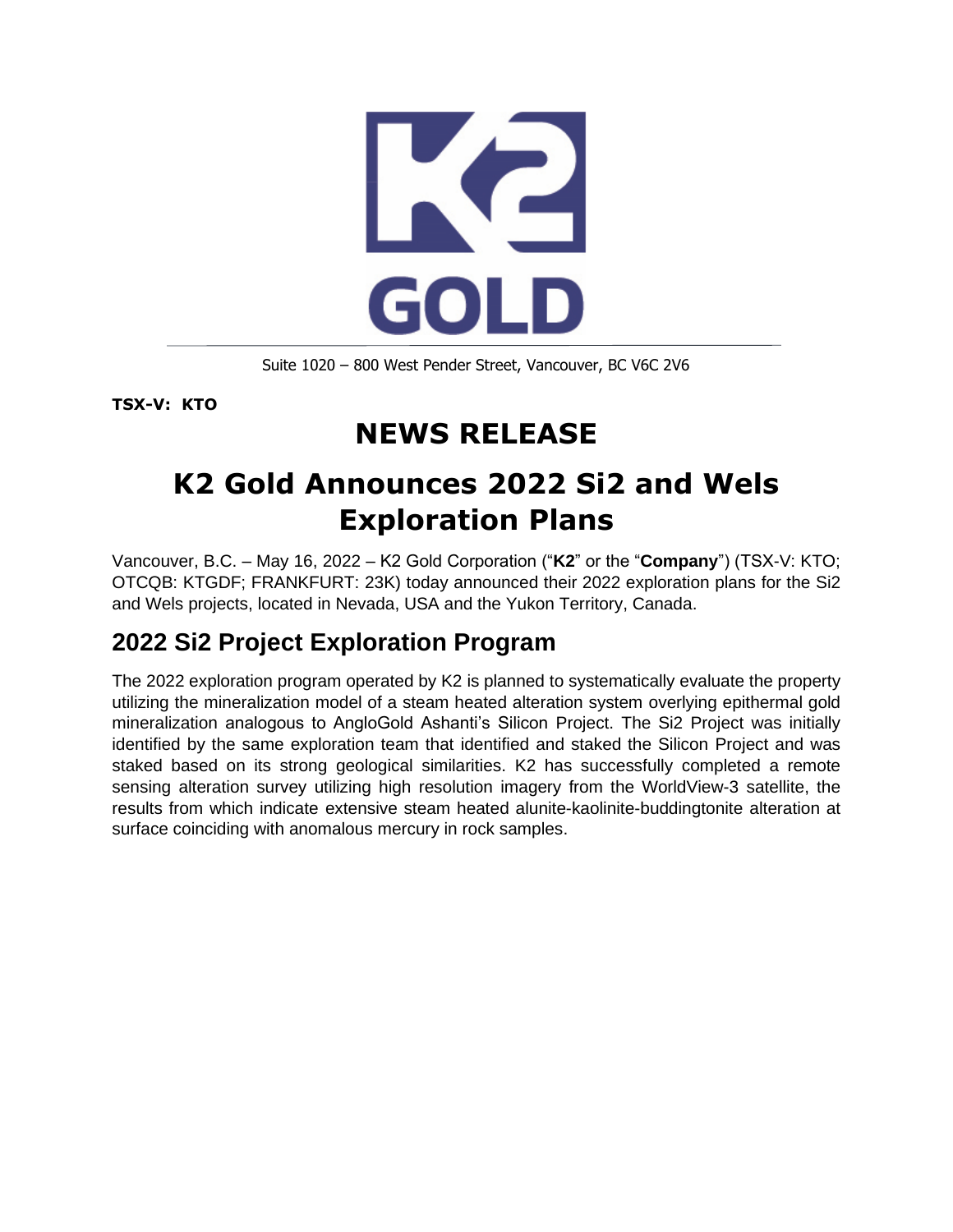

**Figure 1: Si2 Project WorldView-3 Alteration Hotspots**

Next steps will include approximately 60 line-kilometers of ground magnetic surveys aimed to identify geologic structures that may contribute to mineralization. In conjunction with the ground magnetic survey a drone based orthophotogrammetry survey will be completed to generate a Digital Elevation Model (DEM) and obtain detailed aerial imagery of the project area.

These surveys will be followed by detailed structural geologic mapping, as well as rock chip sampling, TerraSpec analysis and soil geochemical sampling.

Upon compilation and evaluation of this data K2 intends to conduct a detailed Induced Polarization (IP) Survey over areas of interest with the goal of developing targets for a maiden drill program.

#### **2022 Wels Project Exploration Program**

K2 is also planning a return to the Wels Project in the Yukon for the 2022 field season, where previous exploration campaigns, including two diamond drill programs, identified high-grade structurally controlled gold mineralization within a broadly NW-SE trending structural corridor at the Saddle target. Exploration plans for 2022 will focus on identifying additional parallel or subparallel structures with coincident soil and trench gold anomalism though a ground magnetic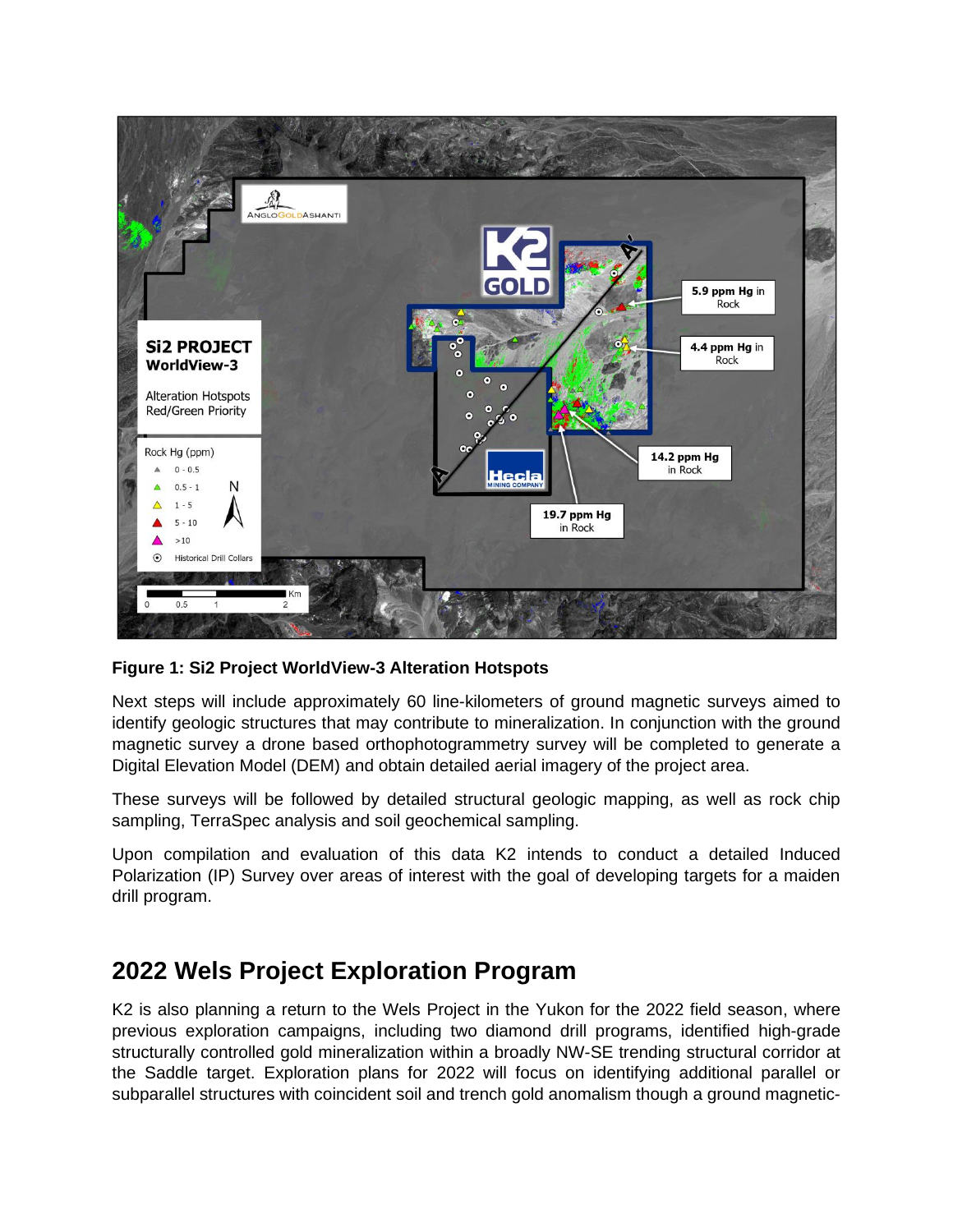VLF (Very Low Frequency) survey over the Saddle, Chai, and Pekoe targets. In addition, the survey will be extended to the west to test a significant portion of the low-lying covered area, to determine the extent of those structures which control mineralization under cover.

Highlights from previous diamond drilling completed by K2 in 2015, and 2017 identified a NW-SE trending mineralized corridor with highlight results of:

- **3.11 g/t Au** over 19.5m (DDH15-01)
- **2.37 g/t Au** over 28.5m (DDH17-06)
- **10.38 g/t Au** over 6.0m (DDH17-08)



**Figure 2: Wels Project Rock Samples, Trench Results, and Gold in Soil Anomalies**

"As we begin the 2022 exploration season, I look forward to discovering the source of the massive alteration system at the Si2 Project. The combination of an extensive steam-heated alteration system and anomalous mercury in rock samples we are seeing at surface on the property is incredibly exciting. Completing a detailed structural mapping study, along with additional surficial geochemical sampling and TerraSpec analysis will be critical to assist in targeting the next phase of geophysical surveying. Once we complete this next phase of field work, we expect to be in a position to target the first drill holes into this style of system using a modern understanding.", stated K2's President and CEO, Anthony Margarit.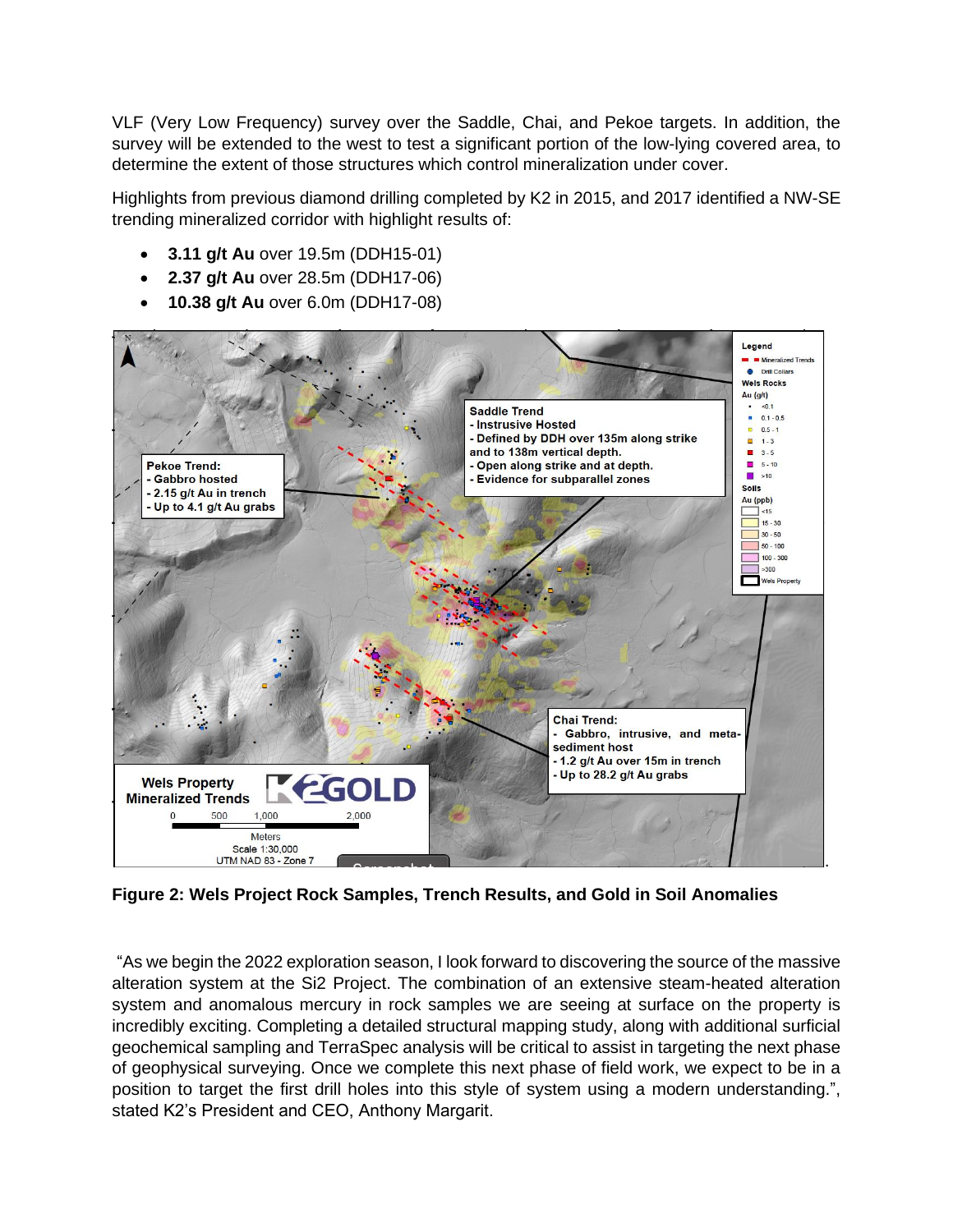"It will also be great for K2 to get back to the Wels project. The Discovery Group has a successful history in the Yukon, and it's one K2 hopes to continue. The foundation of a successful exploration project relies on the building of a sound and complete dataset, and this first phase of Mag-VLF surveying will be the next step in that direction. The excellent historical drill results from the Saddle Trend indicate that high-angle structures, which in our experience are well-imaged in Mag-VLF surveys, are the key control on mineralization at Wels. Our aim is to identify additional structures which resemble the Saddle Trend with coincident surficial gold anomalism to generate drill targets for the 2023 season, while also systematically exploring the remaining 70% of the Wels Property."

## **Incentive Stock Option Grant**

K2 would also like to announce the granting of 2,850,000 incentive stock options (the "Options") to certain Directors, Officers, Employees and Advisors of the Company. The Options are exercisable at \$0.15 per share for a period of five years from the date of grant with 25% vesting upon grant and 25% vesting every 3 months thereafter. The Options were granted pursuant to the Company's shareholder-approved stock option plan and are subject to the policies of the TSX Venture Exchange and any applicable regulatory hold periods.

## **Qualified Person ("QP")**

The technical information in this news release has been prepared in accordance with Canadian regulatory requirements set out in NI 43-101 and reviewed and approved by Eric Buitenhuis, P.Geo., K2's QP and Vice President of Exploration.

## **About K2 Gold**

K2 is a proud member of Discovery Group and currently has projects in Southwest USA and the Yukon.

The Si2 project was identified and staked by Orogen Royalties generative team using the same proprietary techniques used to select AngloGold Ashanti's Silicon project: [https://www.nasdaq.com/press-release/anglogold-announces-3.37-million-ounce-gold-resource](https://www.nasdaq.com/press-release/anglogold-announces-3.37-million-ounce-gold-resource-on-orogens-silicon-royalty)[on-orogens-silicon-royalty.](https://www.nasdaq.com/press-release/anglogold-announces-3.37-million-ounce-gold-resource-on-orogens-silicon-royalty) Located within the Walker Lane mineral trend in Esmerelda County, Nevada,the property encompasses a large alteration zone hosted by an arcuate rhyolite dome field. The alteration zone is characterized by an alunite-kaolinite-buddingtonite mineral assemblage, typical of the upper levels of an epithermal gold system and shows significant favourable characteristics similar to AngloGold's Silicon project. The project is also proximal to Allegiant Gold USA's Eastside property in which Kinross recently made a \$4M strategic investment.

The Wels project located in west-central Yukon Territory in the Traditional Territory of White River First Nation ("WFRN"), within the well-known 'Tintina Gold Belt' and exhibits strong characteristics of both Newmont's Coffee project, as well as White Gold's Golden Saddle project. The discovery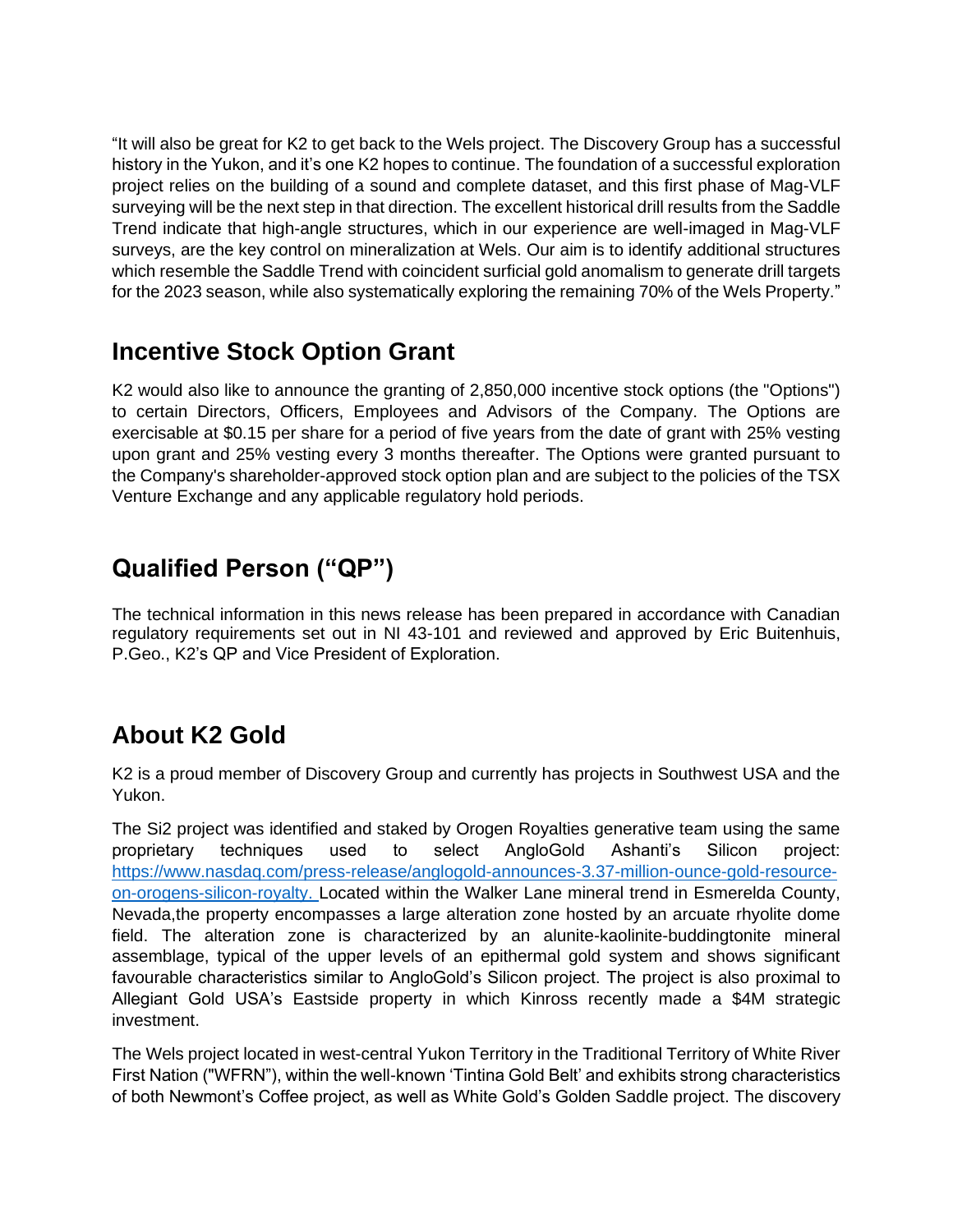zone of the Wels project is characterised by mineralization within a granitic stock at the Saddle Zone that include grab samples of up to 149 g/t Au and trench samples of 8.8 g/t Au over 45m. The project was acquired by K2 in 2017, where a limited drill program on the Saddle Zone returned encouraging results of 2.37 g/t Au over 28.5m and 10.38 g/t Au over 6m. Mineralization has been defined over 135m along strike, to 150m depth; and is open in both directions along strike and depth.

The Mojave project located in California, is a 5,830-hectare oxide gold project with base metal targets. Multiple previously recognized surface gold targets have been successfully drilled in the past by majors BHP and Newmont. Since acquiring the property, K2 has completed geochemical and geophysical surveys, geologic mapping, LiDAR, a WorldView 3 alteration survey, and successfully completed a 17-hole RC drill program focused on the Dragonfly and Newmont Zones.

K2 is committed to transparency, accountability, environmental stewardship, safety, diversity, inclusion, and community engagement.

On behalf of the Board of Directors,

*"Anthony Margarit"*

President and CEO

K2 Gold Corporation.

For further information about K2 Gold Corporation or this news release, please visit our website at [k2gold.com](http://k2gold.com/) or contact our Office in Canada at 778-266-1456 or by email at [info@k2gold.com.](mailto:info@k2gold.com)

K2 Gold Corporation is a member of Discovery Group based in Vancouver, Canada. For more information please visit: [discoverygroup.ca.](http://discoverygroup.ca/)

#### **Cautionary Statement on Forward-Looking Statements**

This news release contains forward-looking statements that are not historical facts. Forwardlooking statements involve risks, uncertainties and other factors that could cause actual results, performance, prospects, and opportunities to differ materially from those expressed or implied by such forward-looking statements, including statements regarding the exploration program at Si2, Wels, and Mojave, including results of drilling, and future exploration plans at Si2, Wels, and Mojave. Factors that could cause actual results to differ materially from these forward-looking statements include, but are not limited to, variations in the nature, quality and quantity of any mineral deposits that may be located, the Company's inability to obtain any necessary permits, consents or authorizations required for its planned activities, and the Company's inability to raise the necessary capital or to be fully able to implement its business strategies. The reader is referred to the Company's public disclosure record which is available on SEDAR [\(www.sedar.com\)](http://www.sedar.com/). Although the Company believes that the assumptions and factors used in